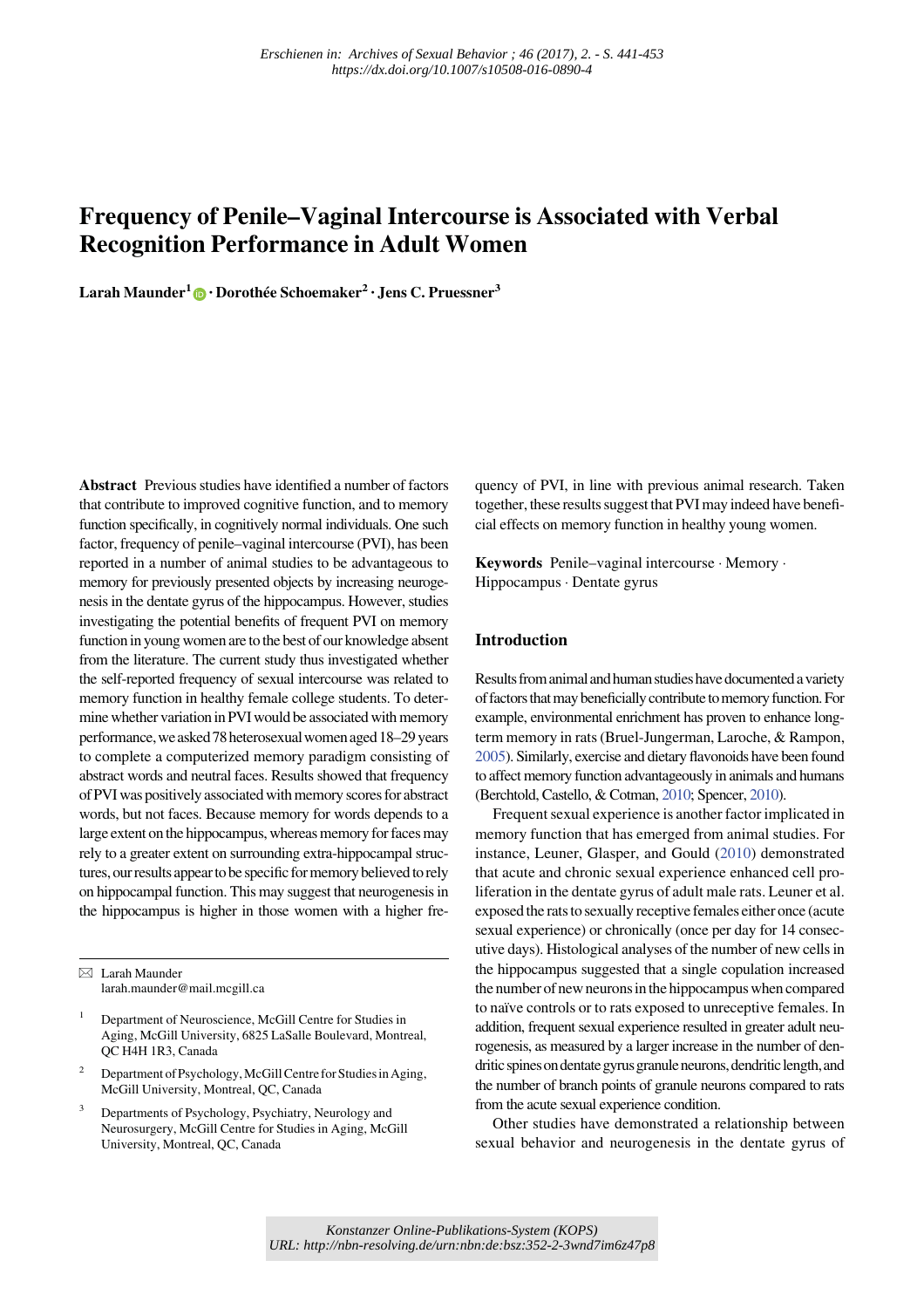females. Pheromones of dominant males stimulate neurogenesisinthe olfactory bulb as well asthe hippocampus of female mice (Mak et al., 2007). Similarly, female sheep exposed to a novel male increased the number of new cells in their dentate gyri as well (Glasper & Gould, 2013; Hawken et al., 2009; Leuner et al.,2010). In addition, a study by Ormerod and Galea (2001) investigated the effect of estradiol and reproductive status onthe rate of cell proliferation and cell survivalin groups of sexually inactive and sexually active female meadow voles. Those females who were sexually active displayed a greater rate of cell survival than reproductively inactive females after 5 weeks.

The results of these studies support the hypothesis that the presence and frequency of sexual intercourse might indeed stimulate neurogenesis in the hippocampus of both males and females. Given the importance of the hippocampus in learning and memory (e.g., Gould, Beylin, Tanapat, Reeves, & Shors, 1999), and previous studies which have implicated neurogenesis in such facets of memory as pattern separation (the ability to form distinct memories of very similar stimuli that occurred closely in space or time), long-term retention of spatial memory, and recognition memory (Bruel-Jungerman et al., 2005;Clelland et al., 2009; Jessberger et al., 2009; Nakashiba et al., 2012; Sahay et al., 2011), it can be hypothesized that PVI may also be linked to improved memory function. Accordingly, in a follow-up study to their original experiment, Glasper and Gould (2013) investigated whether the neuronal proliferation that occurred in sexually experienced male rats also enhanced their cognitive function. Middle-aged retired breeder rats were exposed either to a sexually receptive female once daily for 28consecutive days or for 14consecutive days followed by 14 days of no sexual experience. The rats then completed novel object recognition testing, a task associated with the hippocampus (Broadbent, Gaskin, Squire, & Clark, 2010). The results demonstrated that 28 days of sexual experience not only enhanced the number of newly generated neurons in the dentate gyrus of middle-aged rats, but also improved cognitive function. Specifically, Glasper and Gould found that the object recognition ability of these rats was similar to the performance of young adult rats and that naïve controls and thosemiddle-aged ratsthat had undergone a 14-day withdrawal period after copulating for 2 weeks showed no evidence of object recognition.

Another study conducted on male mice investigated whether chronic sexual experience counteracts the negative effects of stress on adult hippocampal neurogenesis and object recognition memory (Kim et al., 2013). Kim et al. used three experimental groups of mice. The first group copulated daily with a receptive female for 3 weeks. The members of the second group also copulated daily, but were concurrently restrained for 3 h a day as well to induce chronic stress. The third group was also restrained daily, but did not engage in sexual activity of any sort. After the 3 weeks, the mice were tested on a novel object recognition task similar to the one conducted in the Glasper and Gould (2013) study. Mice subjected to chronic stress showed a significant decrease in hippocampal cell survival comparedto controls, yetmice who were similarly stressed but also engaged in daily sexual activity displayed significantly higher levels of cell survival than the chronic stress group, levels that were not significantly different from control mice. Furthermore, the combined stress and sexual activity group also performed significantly better on the object recognition task at the 24-h retention interval than the chronically stressed mice. These results prompted Kim et al. to suggest that sexual experience could be helpful for buffering adult hippocampal neurogenesis and recognition memory function against the suppressive actions of chronic stress.

Taken together, the results from animal studies allow for the formulation of the hypothesis that frequent sexual intercourse may be beneficially associated with memory function in humans. If a comparable biological process to that which occurs in sexually active rodents also takes place in human adults, it is possible to hypothesize that more frequent PVI may be linked to increased neurogenesis in the hippocampus and superior hippocampusdependent memory performance.

## Possible Mechanisms for the Association Between PVI Frequency and Memory Function

There are a number of possible explanations as to why engagement in PVI might instigate neurogenesis and/or improve memory function. Firstly, PVI is a form of physical activity, and numerous rodent studies have found associations between running, neurogenesis, and enhanced cognition (Marlatt, Potter,Lucassen, & van Praag, 2012; Stranahan, Khalil,& Gould, 2006; van Praag, Kempermann,& Gage, 1999; van Praag, Shubert, Zhao,& Gage, 2005). Secondly, it is also possible that the reward aspect of PVI may be the mechanism by which neurogenesis is promoted and memory performance is enhanced (Glasper & Gould, 2013). The finding that exposure to dominant male pheromones both activates the female mouse reward system and stimulates neurogenesis in the dentate gyrus corroborates the supposition that the rewarding aspect of mating may enhance neurogenesis (Mak et al., 2007; Moncho-Bogani, Martinez-Garcia, Novejarque, & Lanuza, 2005). Thirdly, engaging in sex is also associated with decreased stress and symptoms of depression (Burleson, Trevathan, & Todd, 2007; Gordon, Burch, & Platek, 2002). As increased stress is related to increased blunting of neurogenesis (Kim et al., 2013), and depression is related to impaired memory function and decreased neurogenesis (Burt, Zembar,& Niederehe, 1995; Goshen et al., 2008), alleviation of both factors may result in higher memory performance.

Moreover, given that PVI increases endogenous levels of serotonin and oxytocin (Carter, 1992; Lorrain, Matuszewich, Friedman, & Hull, 1997; Lorrain, Riolo, Matuszewich, & Hull, 1999; Pfaus, 2009), two neurotransmitters that are involved in stimulating neurogenesis (Jacobs, van Praag, & Gage, 2000;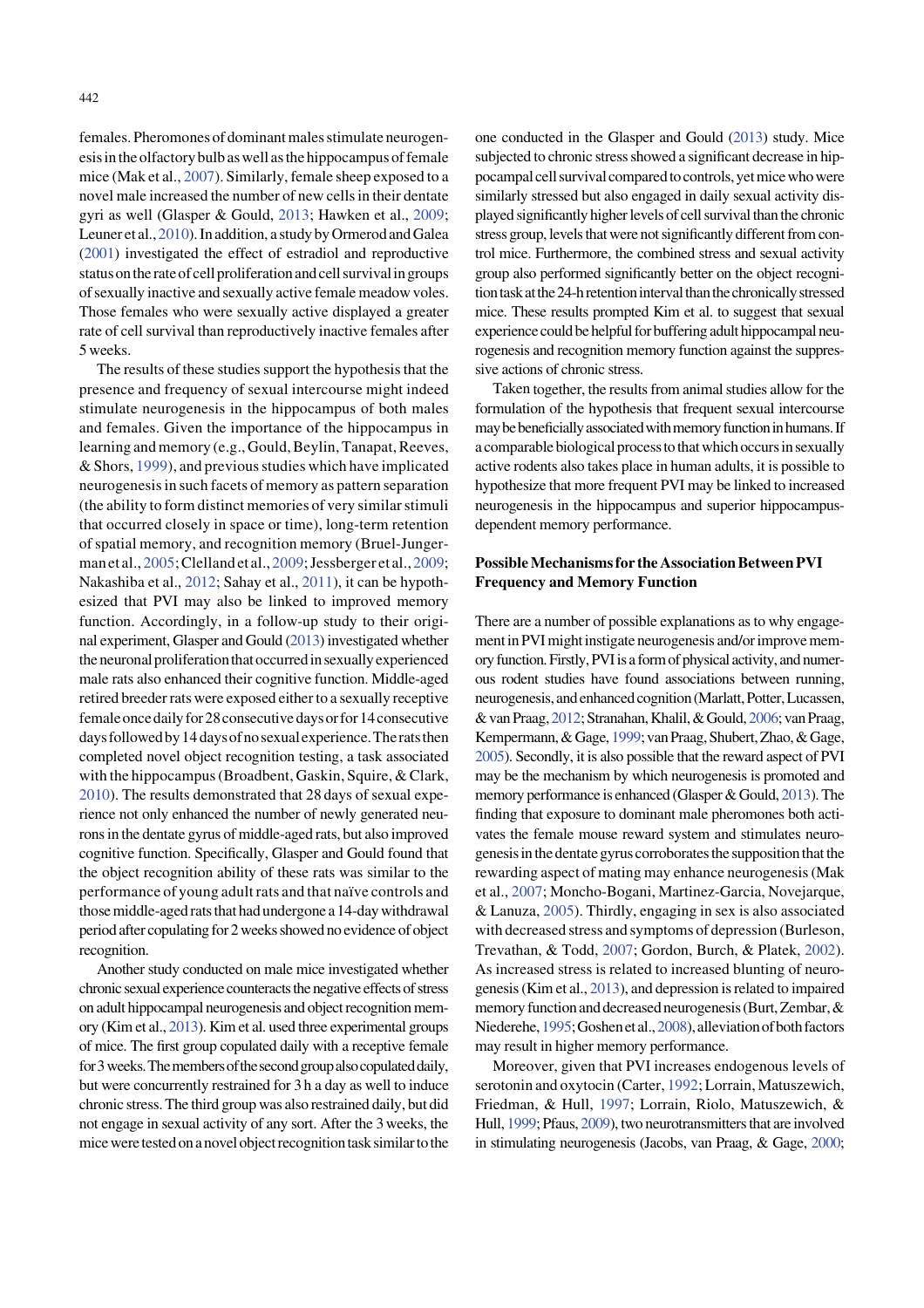Leuner, Caponiti, & Gould, 2012; Malberg, Eisch, Nestler, & Duman, 2000), it is possible that these chemicals may mediate the supposed effect of PVI on neurogenesis and memory function through their increased release during PVI.

#### Neurogenesis in Adult Humans

The possibility that neurogenesis occurs in the adult human brain has been investigated since the early 1960s. It is now generally accepted that this phenomenon does occur in humans, due in part to the seminal work of Eriksson et al. (1998). Eriksson et al. obtained postmortem brain tissue from cancer patients who had been treated with bromodeoxyuridine (BrdU), a thymidine analog that is incorporated into the newly synthesized DNA of dividing cells, and which can be detected in their resulting daughter cells (del Rio & Soriano, 1989; Kempermann, Kuhn, & Gage, 1997; Kuhn, Dickinson-Anson, & Gage, 1996). Immunohistochemical staining revealed that the dentate gyrus of the hippocampus of the patients contained BrdU-positive cells, indicating that proliferating cells are present in the adult human dentate gyrus. Additionally, to determine the cell fate of the labeled cells, they immunofluorescently labeled for BrdU and the neuronal markers NeuN, calbindin, or neuron-specific enolase. Eriksson et al. found neurons double-labeled with BrdU and each of the three neuronal markers, demonstrating that new neurons are generated in the dentate gyrus of adult humans, an ability that the hippocampus retains throughout life.

The seminal work of Spalding et al. (2013) corroborated this finding by measuring the level of nuclear-bomb-test-derived <sup>14</sup>C in the DNA of human hippocampal neurons in order to retrospectively birth date the cells. Capitalizing on the finding that  $14$ C levels in the human body mirror levels in the atmosphere, Spalding et al. demonstrated that the  $^{14}$ C concentration in the genomic DNA of hippocampal neurons corresponds to the concentration in the atmosphere after the birth of the individual, evidencing the postnatal generation of hippocampal neurons in humans. Moreover, Spalding et al. found that only a subpopulation of hippocampal neurons, the neurons of the dentate gyrus, turn over and that approximately 700 neurons are added to this structure per day. It was concluded that the rate of adult human neurogenesis is comparable to middle-aged mice. Continued research suggests that besides the hippocampus, the subventricular zone of the lateral ventricles is also capable of neurogenesis in the adult human brain (Ming & Song,  $2011$ ) and that these new neurons migrate to the striatum (Ernst et al., 2014).

There is also evidence that adult neurogenesis can be detected in living humans. One method developed by Manganas et al. (2007) employed magnetic resonance spectroscopy, an MRI modality, to identify neural progenitors in the live human brain, while Pereira et al. (2007) used magnetic resonance imaging and measurements of cerebral blood volume to identify an in vivo correlate of neurogenesis.

# Associations Between PVI and Beneficial Psychological Factors

It is also commonly accepted that penile–vaginal intercourse is linked with beneficial states in humans. PVI has been associated with a wide range of positive psychological factors, such as relationship satisfaction (Costa & Brody, 2007; Heiman et al., 2011), happiness (Blanchflower & Oswald, 2004; Laumann et al., 2006; Wadsworth, 2014), lower perceived and physiological stress levels (Brody, 2006; Burleson et al., 2007), and mental health (Brody & Costa, 2009; Kashdan et al., 2014). It is important to note that these associations do not imply causation; more sexual intercourse could be a cause, consequence, or an epiphenomenon of the above states. Though PVI's exact relation to these beneficial states is not yet conclusive, some evidence suggests that non-PVI sexual behaviors, such as masturbation, are not associated with aspects of better mental and physical health (Brody, 2010). Nevertheless, given other research that has found positive associations between masturbation and beneficial factors (Hurlbert & Whittaker, 1991; Levin, 2007; Shulman & Horne, 2003), it is possible that both PVI and masturbation might confer beneficial effects on memory function.

While many studies have investigated the relationship between PVI and beneficial psychological factors, systematic studies testing the possibility that PVI may be linked to neurogenesis and improvedmemory functioninyoungadulthumansareso farlacking from the literature. Therefore, the current study aimed to investigate the relationship between frequency of sexual intercourse and hippocampal-dependent memory function. We used a recognition memory test for our memory paradigm, as recognition memory is believed to involve the hippocampus (Glasper & Gould, 2013; Kim et al., 2013). As proof of principle, we concentrated on assessing frequency of PVI through questionnaires, recognition memory for abstract words, and recognition memory for neutral faces in adult women. It was hypothesized that PVI frequency would be positively related to both recognition for words and recognition for faces, as encoding of both stimulus modalities relies on the hippocampus (Fernández et al., 1998; Haxby et al., 1996). We also assessed a number of additional factors we believed could also affect memory performance, including participants' school performance, menstrual cycle stage, use of oral contraceptives, frequency and intensity of exercise, non-PVI sexual activities, length of romantic relationship, and relationship strength.

# Method

#### **Participants**

The sample consisted of 78 heterosexual females aged 18–29  $(Mage, 21.07 \pm 2.08$  years). For some of the assessments, part of the data acquisition was incomplete for various reasons (see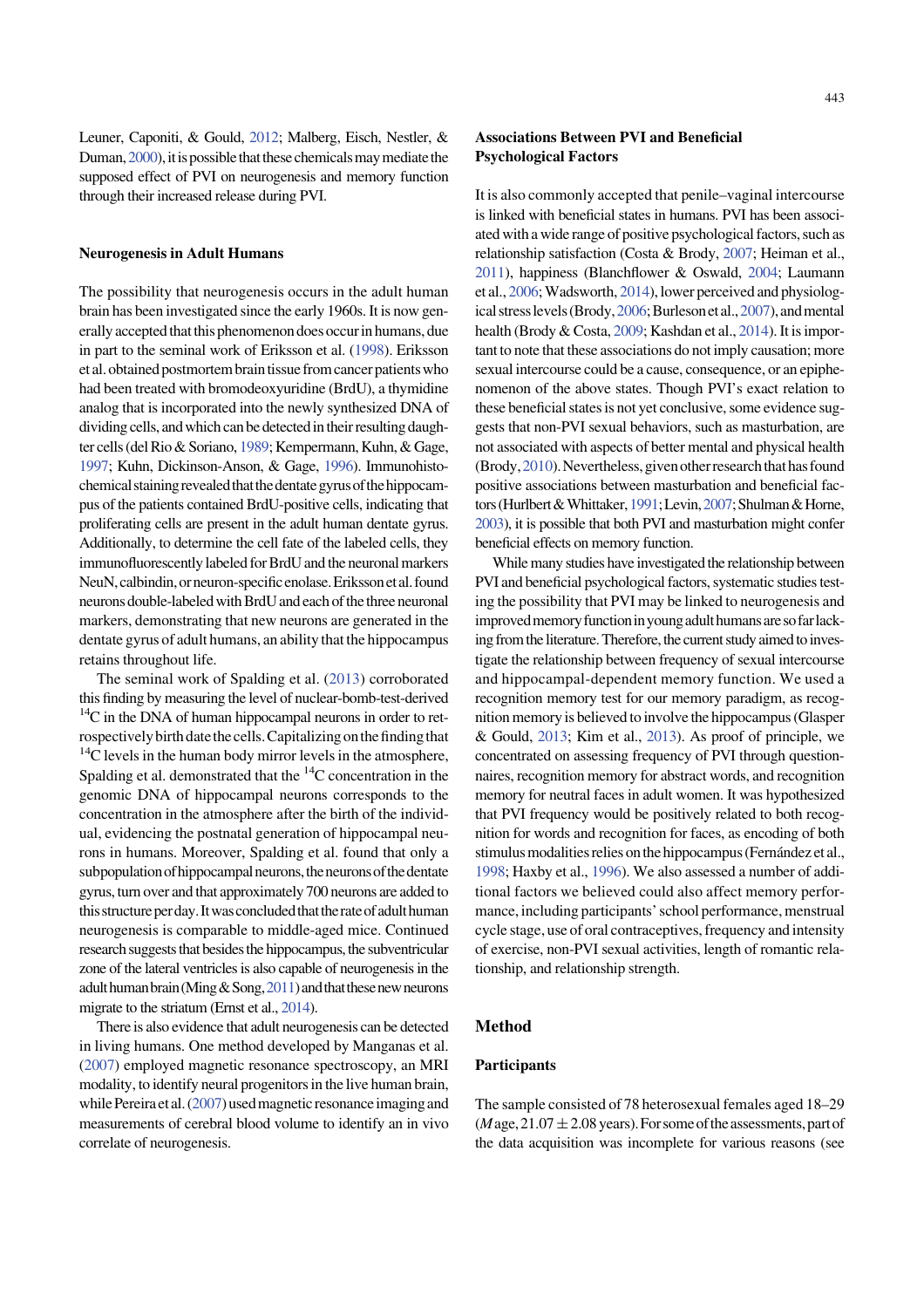below). As a result, analyses of memory for abstract words and faces were performed with  $n=60$  (77%), analyses of intimacy and sexuality were performed with a minimum of  $n=30 (38 \%)$ , and analyses of exercise with a minimum of  $n=27 (35\%)$ . To avoid interaction effects between the subjects' gender and the female study coordinator available for this project, only female subjects were tested. Participants were recruited via the university's psychology facultyextracourse credit participant pool, as well as through the university's Classified Ads website, under ''Employment/Services.'' These advertisements invited students to take part in a study investigating demographic variants of memory performance and stipulated that participation would involve completion of a memory test and short survey. Participants recruited through Classified Ads received \$10 in compensationuponcompletionofthestudy,andparticipants recruited through the participant pool obtained 1% extra credit for an eligible course within the department. The research institute's research ethics board approved the study, and informed consent was obtained from all individual participants included in the study.

#### Procedure

Participants were scheduled for one laboratory session. All testing took place between 10h00 and 17h00 on regular weekdays. Participants arrived at the laboratory for their scheduled appointment and were presented with information pertaining to the project contained in the informed consent form. After providing written informed consent, participants were presented with a computerized memory paradigm (a recognition paradigm), which required 20–30 min to complete. To minimize distractions for the participant and to avoid the participant being influenced by the awareness that she was being observed, the researcher left the room during the memory test procedure.

Once participants had completed the memory assessment, they were asked to complete an in-house questionnaire assessing participants' demographics, cumulative GPA, menstrual cycle phase, use of oral contraceptives, aspects of intimacy and sexual behavior, and exercise. This questionnaire took about 10 min to complete. After completion, participants were presented with a debriefing form detailing the purpose of the study and were provided with compensation, if eligible. The whole study took on average <1 h.

## **Measures**

#### Memory Assessment

Participants performed a recognition task in which they were required to distinguish previously presented (old) faces and words from new (distractor) faces and words. A total of 90 neutral faces and 90 abstract words (i.e., words that were intangible nouns, such as ''chastity'') were used in this study. Black-andwhite neutral faces were taken from Kennedy, Hope, and Raz (2009). Words with a concreteness rating lower than 4.0 were selected from Paivio, Yuille, and Madigan (1968). Concreteness ratings ranged from 1 (highly abstract) to 7 (highly concrete). A total of 60 faces and 60 abstract words were used for the encoding phase of the task, while the remaining 30 faces and 30 words were used as distractors during the recognition phase. The faces used as targets during the encoding phase and those used as distractors at the time of recognition were equalized for picture quality, ethnicity, familiarity, age, sex, and memorability across lists. The words used as targets during the encoding phase and those used as distractors were matched in length, frequency, imagery, and concreteness.

Participants were instructed to memorize faces and words that were presented to them on an Apple computer running SuperCard 4.7 (Solutions Etcetera, CA, USA). The encoding phase was performed in four encoding blocks separated by a cross-screen of 10 s. In each block, participants were shown either a series of 15 neutral faces or 15 abstract words and were instructed to indicate whether they found each stimulus''pleasant," "neutral," or "unpleasant." Individual stimuli were presented in the middle of the computer screen for 4 s and were followed by a 500-ms interstimulus interval. Participants were then presented with 15 stimuli from the complementary stimulus group (i.e.,wordsiftheywere shown faces before, and vice versa) and again gave a valence rating. This was followed by three more sets of 15 words and 15 faces, so that a total of 120 novel stimuli were shown. The order of faces and words was counterbalanced between participants.

The recognition phase took place immediately after the encoding phase. Participants were first presented with instructions about the forthcoming recognition procedure. Participants were then presented with all of the face and word stimuli used in the encoding phase as well as 30 new faces and 30 new words, which served as distractors. Therefore, a total of 180 faces and words were presented in the recognition phase. Stimuli appeared in three groupings of 30 words and 30 faces, in randomized order. Subjects were asked to indicate whether the word or face depicted on the screen was new or old.

A sensitivity score represented each participant's recognition performance on the recognition paradigm. The sensitivity score was calculated separately for abstract word recognition and face recognition using the number of hits and false alarms the participant made during the recognition phase of the memory test. The correct indication of a previously presented stimulus as old constituted a hit, while a false alarm was defined by the incorrect indication of a new stimulus (a distractor) as old. Sensitivity scores were then calculated by computing the difference between the percent of old stimuli correctly identified and the percent of distractors incorrectly accepted as old. Therefore, higher sensitivity scores represent superior recognition performance (Table 1).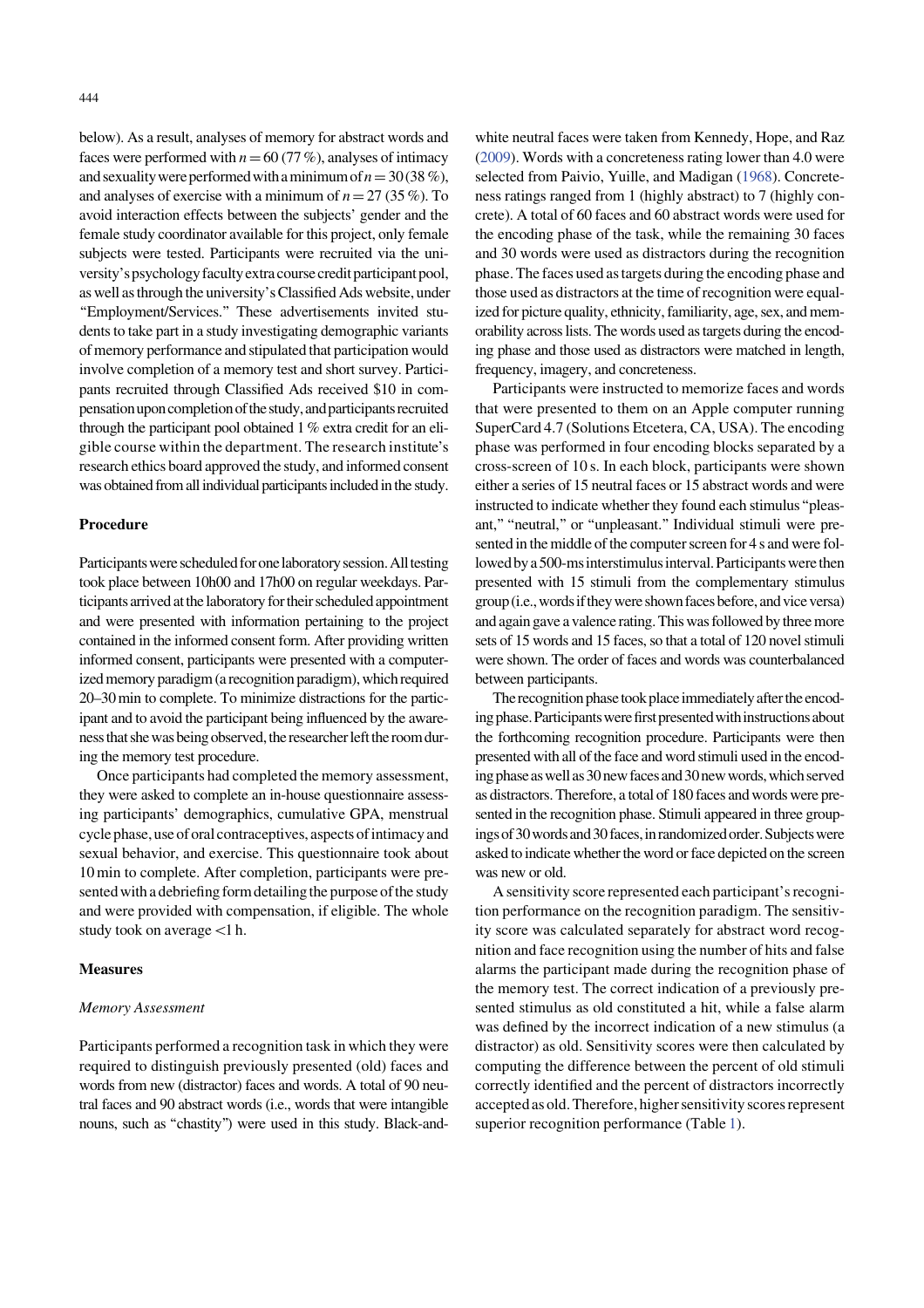#### Demographics

We assessed participants' age, height, weight, and sexual orientation through use of an in-house questionnaire. Further, participants provided their cumulative grade point average (GPA), as there is substantial evidence for a positive relationship between GPAandintelligence (Richardson,Abraham,&Bond,2012), of which memory function is one important aspect. In addition, participants reported the first day of their last menses, if known, to allow calculation of their menstrual cycle phase. Likewise, the use of oral contraceptives was assessed by the survey question ''Do you take oral contraceptives?''

#### Intimacy and Sexuality

The in-house survey investigated the individual's experience of intimacy with 3 items. These items inquired about the type and duration of the participant's relationship and included an assessment of the depth of affection she felt for her partner (if the individual was involved in a romantic relationship). Possible relationships included committed monogamous, semimonogamous, casual dating, single and sexually active (including sexual intercourse), single and sexually active (excluding sexual intercourse), and single and not engaging in sexual activity of any kind. Those participants who reported that they were in a committed monogamous relationship, a semi-monogamous relationship, or were casually dating a partner recorded the length of their current relationship and completed a series of questions measuring their experience of romantic love. Here, participants indicated the nature of the romantic relationship that they were currently engaged in, by completing the Measurement of Romantic Love Scale (Rubin, 1970). The scale measures the participant's affiliative and dependent need for her partner, her predisposition to help him, and the exclusiveness and absorption she feels for him. Response items for the Measurement of Romantic Love Scale are found in "Appendix." Two pools of participants were established from the women who completed this questionnaire. Participants who scored above the median on the Love scale were designated as being in a''strong love''relationship, while those who scored below the median were designated as being in a ''weak love'' relationship.

In addition, the in-house questionnaire contained 6 items that assessed participants' current (within the last month) sexual behaviors, including whether or not they engaged in sexual intercourse, how oftentheyengagedin sexualintercourse, how often they partook in other partnered sexual activities excluding PVI, whether their partner intravaginally ejaculated during PVI without a condom, how often they achieved orgasm from PVI, and whether and how often they masturbated. Sexual behavior questionnaire items are found in ''Appendix.'' Not all participants answered all of these questions as completion of all items on the questionnaire was voluntary, and because not all items were applicable to all participants (for instance, if a participant indicated that she did not engage in PVI, the question of ejaculation did not apply). Therefore, this additional information was only available in part of the study group. In 59 participants, information about the frequency of non-PVI partnered sexual activity was available. Information about ejaculation during PVI was available in 31 of these participants, use of condoms during PVI in 38, orgasm during sexual intercourse in 32, and masturbation in 30.

#### Exercise

Finally, we also assessed the amount of physical exercise a subset of participants engaged in per week. Participants indicated the length of time (in minutes) they spent exercising, the intensity of the exercise (high, medium, or low), and how often they exercised per week.

## Analyses

The main analysis aimed to investigate the association between memory performance and the frequency of sexual intercourse and to establish whether there was any significant association between these two measures. To obtain a proxy of memory, we employed the sensitivity scores fromthe recognition paradigm, separately for abstract words and neutral faces. We performed a multiple linear regression with sensitivity scores as the criterion variable, and frequency of sexual intercourse, menstrual cycle phase, grade pointaverage, use of oral contraceptives, and relationshiplength as predictors. Menstrual cycle phase was dummy coded into "1," corresponding to the follicular phase of their menstrual cycle (Day  $1-14$ ) or "2," representing the luteal phase of their menstrual cycle (Day 15–28), where Day 1 was their first day of menstruation.

## Results

## Words

# Association of Sexual Intercourse Frequency with Sensitivity Scores for Abstract Words

The mean sensitivity score for abstract words was .70, with a SD of  $\pm$  .16. Sensitivity scores for the sample ranged from .33 to 1.00. Performing a multiple linear regression with sensitivity scores as the criterion variable, frequency of sexual intercourse as the predictor variable, and entering participants' GPA, phase of menstrual cycle, oral contraceptive use, and relationship length as additional predictors yielded a significant regression model with  $R^2 = .19$ ,  $F(5, 55) = 2.65$ ,  $p = .032$ . As hypothesized, PVI frequency was positively associated with abstract word sensitivity scores on the memory paradigm. In the model, only PVI frequency was a significant predictor,  $\beta = .49$ ,  $t(55) = 3.45$ ,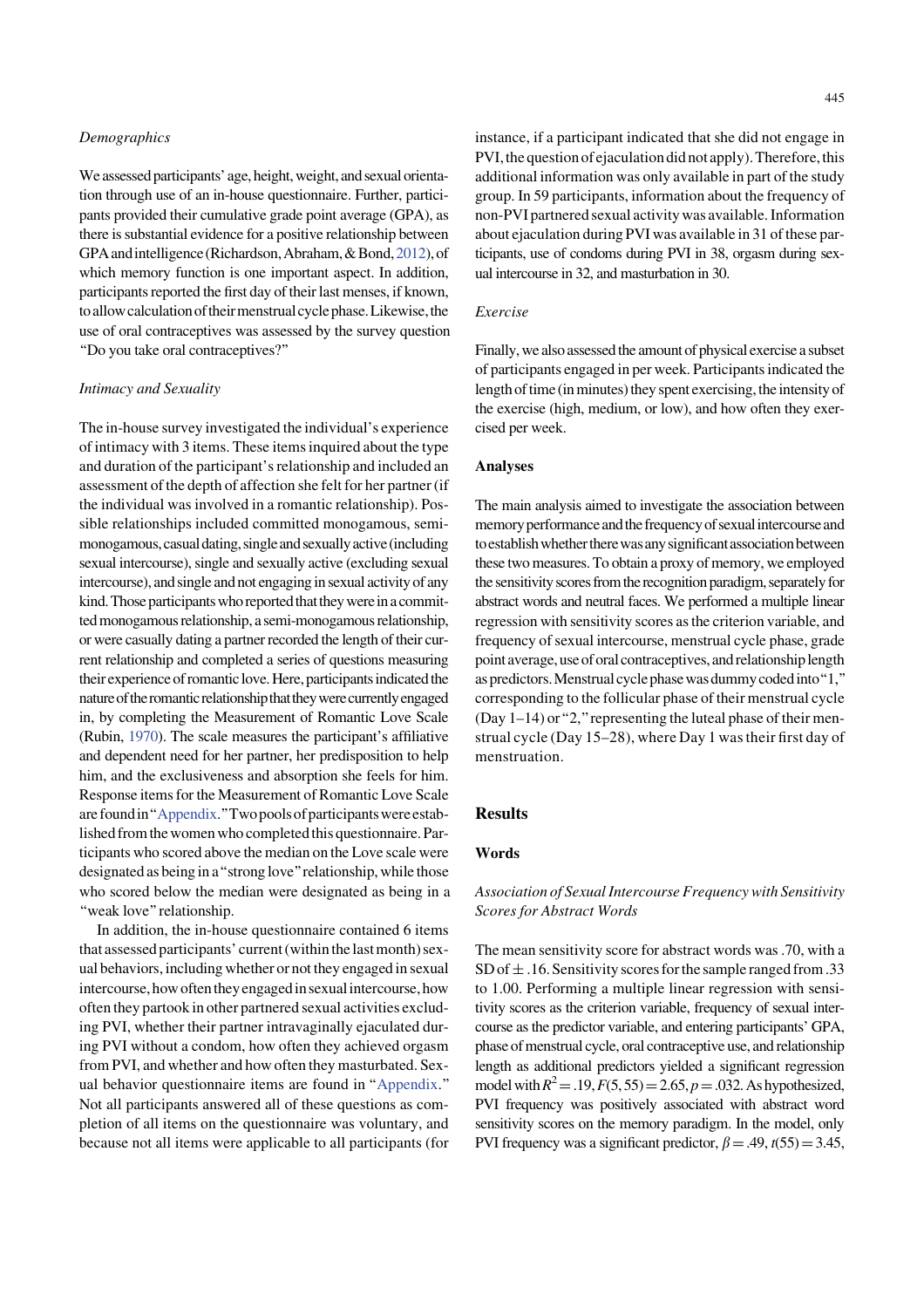Table 1 Summary of multiple regression analyses for variables predicting sensitivity scores for words and sensitivity scores for faces

| Variable                                                 | Sensitivity words |                   |          |          |                   |          |         |      |         | Sensitivity faces |                   |         |
|----------------------------------------------------------|-------------------|-------------------|----------|----------|-------------------|----------|---------|------|---------|-------------------|-------------------|---------|
|                                                          | B                 | $SEB \quad \beta$ |          | B        | $SEB \quad \beta$ |          | B       | SE B | $\beta$ | B                 | $SEB \quad \beta$ |         |
| PVI frequency                                            | 0.44              | 0.01              | $0.49**$ |          |                   |          |         |      |         | 0.01              | 0.01              | 0.15    |
| Oral contraceptive use                                   | 0.07              | 0.05              | 0.21     | $-0.03$  | 0.05              | $-0.11$  |         |      |         | 0.04              | 0.05              | 0.11    |
| <b>GPA</b>                                               | $-0.04$           | 0.05              | $-0.10$  | $-0.001$ | 0.06              | $-0.003$ |         |      |         | $-0.07$           | 0.06              | $-0.17$ |
| Menstrual cycle phase                                    | 0.02              | 0.04              | 0.04     | 0.02     | 0.05              | 0.06     |         |      |         | 0.03              | 0.05              | 0.10    |
| Relationship length                                      | $-0.01$           | 0.02              | $-0.05$  | $-0.01$  | 0.02              | $-0.04$  |         |      |         | 0.001             | 0.02              | 0.005   |
| Frequency of orgasm attainment during PVI                |                   |                   |          |          |                   |          | 0.04    | 0.02 | $0.52*$ |                   |                   |         |
| Frequency of sexual activity other than PVI <sup>a</sup> |                   |                   |          | $-0.01$  | 0.01              | $-0.16$  |         |      |         |                   |                   |         |
| $R^2$                                                    | 0.19              |                   |          | 0.049    |                   |          | 0.27    |      |         | 0.055             |                   |         |
| F                                                        | $2.65*$           |                   |          | 0.41     |                   |          | $4.78*$ |      |         | 0.64              |                   |         |

 $* p < .05; ** p = .001$ 

<sup>a</sup> Regression conducted for women who do not take oral contraceptives

 $p = .001$ , while the other factors did not reach significance. This suggests that 19% of the variability in abstract word sensitivity scores was explained by the model. Since sensitivity scores are derived from the difference between hits and false alarms, this relationship is also represented in the correlation between frequency of PVI and number of hits and false alarms. For hits, a positive correlation with frequency of sexual intercourse,  $r=.34$ ,  $p = .009, n = 61$ , was observed, while the number of false alarms was negatively correlated with frequency of sexual intercourse,  $r=-.28$ ,  $p=.035$ ,  $n=61$  (Figs. 1, 2).

We next wanted to explore whether the frequency of engaging in partnered sexual activity other than intercourse would have asimilareffectonthesensitivityscores forabstractwords.Forthat purpose, we entered frequency of partnered sexual activity other than PVI, menstrual cycle phase, oral contraceptive use, GPA, and relationship length into a regression model as predictor variables, with sensitivity scores for words employed as the criterion variable. No significant effect could be observed forthis analysis,  $R^2 = .049, F(5, 40) = .41, p > .20, 1-\beta = .16$ , and frequency of partnered sexual activity other than PVI did not significantly predict sensitivity scores,  $\beta = -.16$ ,  $t(40) = -.96$ ,  $p > .20$ .

## Association of Orgasm Attainment During PVI with Sensitivity Scores for Abstract Words

To investigate whether orgasm frequency might be related to memory, a regression analysis was conducted for the relationship between frequency of orgasm during PVI and memory performance. Frequency of orgasm during PVI was employed as the predictor variable, and sensitivity scores for abstract words were used as the criterion variable. The regression analysis was conducted separately for women who were not taking oral birth control, and women who were. The regression model for women who were not taking oral contraceptives was significant,  $R^2 = .27$ ,  $F(1, 13) = 4.78$ ,  $p = .048$ , and orgasm frequency during PVI sig-



Fig. 1 PVI frequency and abstract word sensitivity scores are positively associated in heterosexual women  $[F(5, 55) = 2.65, p = .032, n = 60].$ Group 1 represents women who do not engage in PVI or do so less than once per month. Group 2 represents PVI approximately once per month up to once every 2–3 weeks. Group 3 represents PVI once per week to once per day. The y-axis shows sensitivity scores (hits—false alarms) for remembering abstract words. Higher values suggest better memory

nificantly predicted sensitivity scores for abstract words,  $\beta = .52$ ,  $t(13)=2.19, p=.048$ . Frequency of orgasm achievement during PVI was not significantly associated with abstract word sensitivity scores for women who were taking oral contraceptives,  $F(1, 1)$  $17) < 1, p > .20, 1-\beta=.08.$ 

## Faces

# Association of Sexual Intercourse Frequency with Sensitivity Scores for Neutral Faces

The mean sensitivity score obtained for faces was  $.61 \pm .16$ , with individual scores ranging from .21 to .90. No significant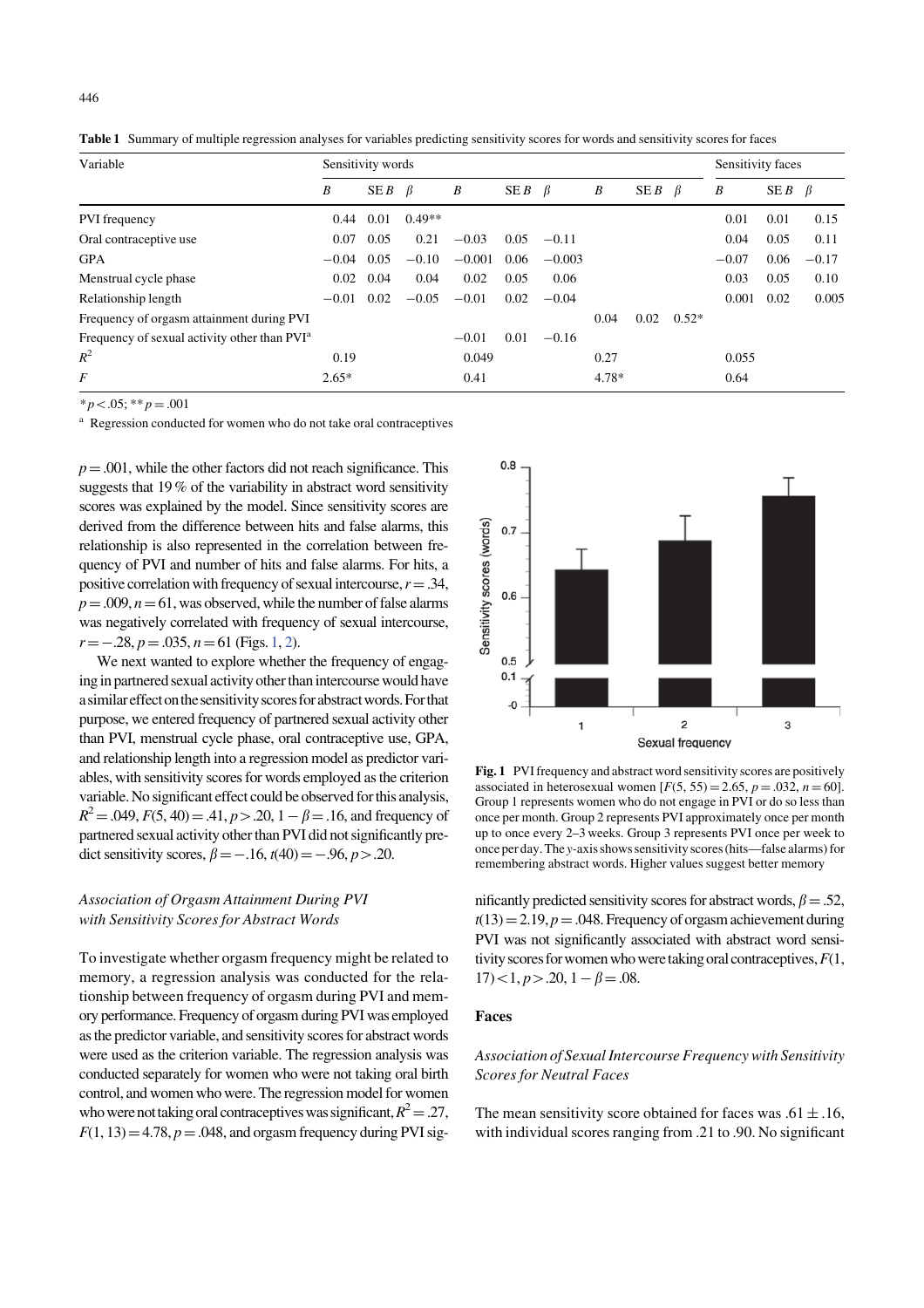

Fig. 2 Sensitivity scores for abstract words are related to PVI frequency for heterosexual women  $[F(5, 55) = 2.65, p = .032, n = 60]$ . Standardized betas are shown for all predictor variables in the model. PVI frequency was the only significant predictor in the model,  $\beta = .49$ ,  $t(55) = 3.45, p = .001$ . Sex freq frequency of sexual intercourse, Oral con oral contraceptive use, GPA cumulative grade point average, Mens cyc menstrual cycle phase; Rel lgnth relationship length

association was obtained between women's recognition scores for faces and PVI frequency when a multiple linear regression was conducted between these variables, again holding constant the possible confounds of grade point average, menstrual cycle phase, use of oral contraception, and relationship length,  $R^2=$ .055,  $F(5, 55) = .64$ ,  $p > .20$ ,  $1 - \beta = .24$ . PVI frequency also did not significantly predict sensitivity scores,  $\beta = .15$ ,  $t(55)$  = .96,  $p > 0.20$ . Similarly, no significant correlation was obtained when a partial correlation was conducted between frequency of PVI and hits, and between frequency of PVI and false alarms,  $r = .08, p > .20, n = 61, 1 - \beta = .10,$  and  $r = -.09, p > .20,$  $n=61, 1-\beta=.11$ , respectively.

#### Other Factors and their Relation to Memory Performance

No group means (strong love, weak love, no romantic relationship) were significantly different when a one-way ANOVA was conducted on relationship strength group and abstract word memory scores,  $F(2, 65) = 1.79$ ,  $p = .175$ ,  $1 - \beta = .36$ . Further, no significant correlation was observed between GPA and scores on the recognition paradigm for abstract words,  $r=$  $-11, p > 0.20, n=62, 1-\beta=0.14$ . Also, a one-way ANOVA was conducted for menstrual cycle phase and corresponding abstract word sensitivity scores. This analysis was completed only for women who were not on oral birth control. Women in their luteal phase  $(n=21)$  did not differ in sensitivity scores from women in their follicular phase  $(n=12), F(1, 31)\lt1,$  $p$  > .20, 1 –  $\beta$  = .06. An ANOVA was also conducted for the use of oral contraceptives and sensitivity scores, and again, no significant difference was obtained between the two variables,  $F(1, 66)$  < 1, p > .20, 1 -  $\beta$  = .06.

Similarly, a linear regression analysis with frequency of exercise per week, duration of exercise, and intensity of exercise did not reveal any significant association with abstract word sensitivity scores on the memory paradigm,  $F(3, 24) < 1, p$  $.20, 1 - \beta = .13.$ 

Finally, frequency of masturbation per week,  $r = -.07$ ,  $p > .20$ ,  $n = 30$ ,  $1 - \beta = .07$ , frequency of orgasm achievement from masturbation,  $r = -.14, p > .20, n = 30, 1 - \beta =$ .12, and frequency of intravaginal ejaculation  $r = .11, p > .20$ ,  $n = 31, 1 - \beta = .09$ , were all not significantly associated with abstract word sensitivity scores, while controlling for GPA, phase of menstrual cycle, and oral contraception use.

## **Discussion**

The current study found a significant association between memory scores for recognition of abstract words (measured via sensitivity scores) and frequency of PVI, while holding constant menstrual cycle phase, grade point average, use of oral contraceptives, and relationship length in a population of young female undergraduate students. No such association was found for neutral faces. Furthermore, a significant association was also found between memory scores for abstract words and frequency of orgasm achievement during PVI for those women who did not take oral birth control.

These findings support the initial hypothesis that frequency of sex would be positively associated with memory scores. While the current findings are correlational, previously conducted animal studies suggested a causal link by experimentally controlling the frequency of sexual intercourse, observing an effect on memory performance, and showing signs of increased neurogenesis in the hippocampus (Glasper & Gould, 2013). It can be speculated whether the neuroanatomical changes that occurred in sexually active rodents similarly take place in humans as a result of having PVI as well. As hippocampal neurogenesis has now conclusively been shown to occur in the human adult dentate gyrus (Eriksson et al., 1998), and because evidence suggests that these neurons integrate themselves into the existing neural network to become functional (van Praag et al., 2002), it is possible that lifestyle factors such as PVI frequency contribute to increasing neuronal proliferation in both men and women, just as it does in rodents.

To provide causal evidence for this relationship in humans would require randomized, controlled experiments. This could possibly be combined with longitudinal studies measuring memory performance in heterosexual and LGBTQ2 adults over an extended period of time, while simultaneously monitoring frequency and type of sexual activity (such as penile–anal intercourse in gay men). Such studies may determine whether memory performance fluctuates with participants' changing levels of PVI and other sexual behaviors over time. They may also determine whether the superior memory performance demonstrated by participants who engaged in frequent PVI endures even if PVI frequency declines or ceases. This research could alsoinclude structural neuroimaging (e.g., using MRI) of the hippocampus and neighboring medial temporal lobe structures and subsequent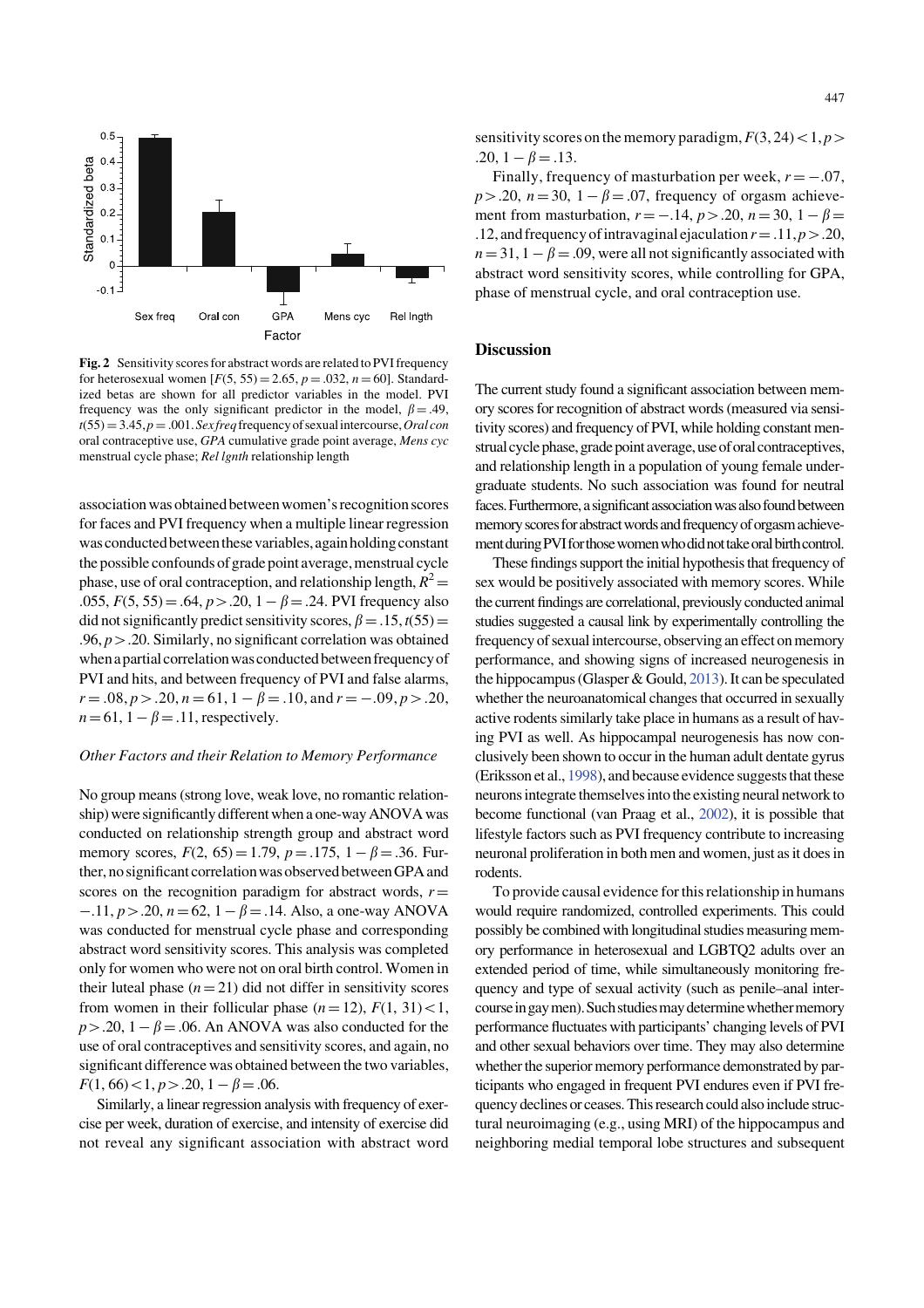volumetric analyses. Such research could more clearly demonstrate the role that intercourse and other sexual activity frequency have on the memory performance of sexually active individuals.

It was interesting to observe that frequency of sexual intercourse was only associated with memory scores for abstract words but not with those of faces. We can interpret this observation as a sign that the relationship between frequency of sexual intercourse and abstract word sensitivity is indeed associated with a hippocampus-dependent memory function. Current research suggests that successful face recognition may depend to a greater extent on extra-hippocampal structures such as the fusiform face area (FFA) in the fusiform gyrus, the occipital face area (OFA) in the inferior occipital gyrus, and anterior temporal cortical areas (e.g., Nestor, Plaut, & Behrmann, 2011; Rossion et al., 2003; Rossion, Hanseeuw, & Dricot, 2012). Neuroimaging studies have demonstrated that successful word retrieval, however, depends on the recruitment of the hippocampus (Heckers, Weiss, Alpert, & Schacter, 2002). In addition, it can be argued that faces present a more complex stimulus set, requiring the encoding of more characteristics to allow accurate recollection. Thus, it may be more likely that participants had to rely on the perception of familiarity when asked to recollect face stimuli, a process that is disproportionately associated with activity in the perirhinal cortex rather than the hippocampus (Diana, Yonelinas, & Ranganath, 2007). Therefore, it can be speculated that memory for abstract words was dependent on hippocampal activation to a greater extent than memory for faces, which relied more on surrounding structures such as the FFA, OFA, and perirhinal cortex. As sexual intercourse has been shown to contribute to neurogenesis in the dentate gyrus of the hippocampus, at least in animals (Glasper & Gould, 2013), this dissociation may explain the absence of correlation between PVI frequency and face recognition.

While the current findings provide first evidence for a possible link between frequency of PVI and memory for abstract words, the study had a number of limitations. Most importantly, the current findings were correlational and do not allow for the establishment of a cause–effect relationship. Also, the results were based on a convenience sample, allowing for naturally occurring variations that might explain the current results without being related to the frequency of PVI. In addition, the assessment of sexual activity was done retrospectively, and via self-assessment, allowing for inaccuracies in the reporting of this information. In order to minimize potential inaccuracies in the reporting of sexual activity, future studies should obtain questionnaire responses from both persons in the romantic partnership (if the participant is in a romantic relationship) in order to test for concordance in the responses of both individuals, or have respondents record their sexual activity daily over the course of a month.

A number of additional observations with regard to the study sample and its results should be noted. Importantly, there was no significant relationship between masturbation frequency or achievement of orgasm during masturbation and abstract word recognition

scores. According to Brody (2010), this result would be expected since PVI is the only sexual behavior directly relevant to gene propagation, and because evolutionary pressures strongly reward behaviors and mutations associated with an increased likelihood of gene propagation. Thus, only PVI would become associated with better physical and mental health indices, such as memory function and/or hippocampal neurogenesis, over evolutionary time. The observation, for example, that prolactin release was 400 % greater after intercourse as compared to masturbation in one study provides independent support for this line of argumentation (Brody & Krüger, 2006). On the other hand, methodological concerns regarding Brody and Krüger's findings have been voiced (Levin, 2007), making it difficult to conclude whether PVI truly was more strongly associated with a beneficial factor than masturbation in this study. In the current study, as the sample size for masturbation frequency and attainment of orgasm during masturbation (as well as the sample sizes for intravaginal ejaculation and exercise) were lower than the total sample size, a small effect of these parameters on memory function may still exist, but might have been missed due to the low power of the sample. Given that positive relationships have been found between masturbation and beneficial states, such as masturbation being associated with positive bodyimage for European American women (Shulman & Horne, 2003), and evidence for greater marital and sexual satisfaction among married women who masturbate to orgasm (Hurlbert & Whittaker,  $1991$ ), it is still plausible that a positive association exists between masturbation frequency and memory performance as well. Future studies with a larger sample size should be conducted to better investigate this potential relationship.

Importantly, it is also possible that other social and non-PVI related variables might account for the significant association demonstrated in this study. However, there was no significant association found between the strength or length of romantic relationship and memory scores. Thus, those single women who self-reported a high frequency of sex demonstrated higher memory scores than those coupled women who self-reported either not having sex or having a low frequency of sex. This suggests that it is PVI, and not the presence of a relationship, that accounts for the beneficial effects found in this study. Similarly, the lack of a significant relationship found between the predictors GPA, menstrual cycle phase, and use of oral contraceptives and word recognition scores supports the conclusion that engaging in PVI is the most decisive factor in accounting for the variation in memory performance.

There are a number of mechanisms by which the demonstrated effects of sexual behavior on memory function may occur. For one, PVI is a form of physical activity, and numerous rodent studies have found associations between various forms of exercise, neurogenesis, and enhanced cognition (Marlatt et al., 2012; Stranahan et al., 2006; van Praag et al., 1999, 2005). Exercise potentially improves brain health through increasing levels of various molecules in the brain, such as brain-derived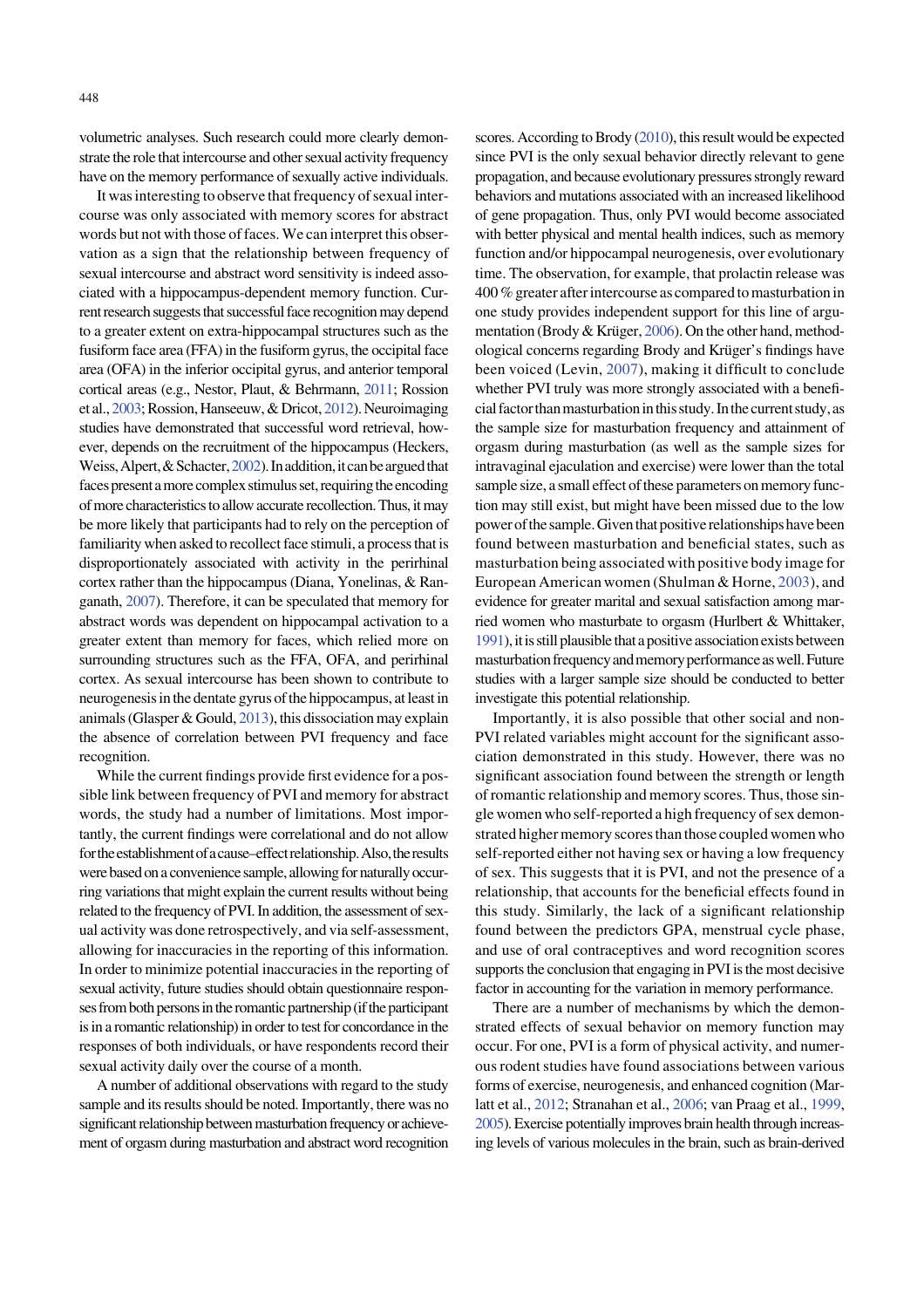neurotrophic factor (BDNF), various neurotransmitters, and specific hormones (Cotman & Berchtold, 2002). One study on elderly adults reported that the positive correlation between physical fitness and spatial memory performance was partially mediated by hippocampal size (Erickson et al., 2009). While not a direct measure of hippocampal neurogenesis, it was suggested that cell proliferation may be one factor which increases hippocampal volume measurements specifically in physically active older adults. Thus, it may be that the physical activity component of PVI promotes neurogenesis and increases memory function in adult women.

However, as PVI is generally regarded as a rewarding experience, it is possible that the reward aspect of PVI may be the mechanism by which neurogenesis is promoted and memory performance is enhanced (Glasper  $&$  Gould, 2013). This may be especially so given that dopamine (a neurotransmitter implicated in reward) may promote neurogenesis in the hippocampus (Becker, Rudick, & Jenkins, 2001; Takamura et al., 2014), and because sexual activity activates reward centers in the brain (Agmo  $\&$ Berenfeld, 1990; Damsma, Pfaus, Wenkstern, Phillips, & Fibiger, 1992). The finding that intracranial self-stimulation enhances hippocampal neurogenesis in rodents corroborates this finding (Takahashi et al., 2009). In addition, some recent evidence suggests that sexual activity might increase neurogenesisinthe striatum (Bedard,Gravel,& Parent,2006;Dayer, Cleaver, Abouantoun, & Cameron, 2005; Ernst et al., 2014), thereby further increasing the reward salience of sexual behavior (Báez-Mendoza & Schultz, 2013; Takamura et al., 2014).

In support of the argument for the rewarding rather than the physical activity component of PVI, it has been found that rats subjected to forced treadmill running display physiologically maladaptive changes indicative of chronic stress, such as adrenal hypertrophy and adrenal involution (Moraska, Deak, Spencer, Roth, & Fleshner, 2000). As neurogenesis in the hippocampus is diminished by stress (Mirescu & Gould,  $2006$ ), it is possible that the voluntary aspect of running, considered to be rewarding in rodents (Greenwood et al., 2011; Meijer & Robbers, 2014), must be present in order to buffer the brain against the deleterious effects of stress and to promote neurogenesis. Such a possibility lends credence to the proposition that it is specifically the rewarding aspect of PVI that promotes increases in neurogenesis and cognitive function in women (Báez-Mendoza & Schultz, 2013; Becker et al., 2001; Mermelstein & Becker, 1995; Pfaus, Damsma, Wenkstern, & Fibiger, 1995).

PVI has also been associated with a number of psychological factors that may mediate the relationship found in the current study. For instance, sexual behavior is positively related to mood in women and inversely related to depressive symptoms in women who have sex without condoms (Burleson et al., 2007; Gordon et al., 2002). Given that a significant, stable association between depression and impaired memory function has been found (Burt et al., 1995), it is possible that women who self-report having more intercourse experience less depression, which results in better memory performance. Moreover,

depression is associated with impaired neurogenesis (Goshen et al., 2008), leading to the possibility that women who engage inmore frequent sex not only experienceless depressive symptoms, but may also benefit from increased neurogenesis in their hippocampi and, consequently, improved memory function.

With regard to stress and anxiety, Kim et al. (2013) found that, in mice, sexual intercourse counteracted the detrimental effects of chronic stress on hippocampal neurogenesis. In women, sex may also be beneficial for decreasing anxiety and stress, as negative associations have been found between these factors and PVI (Brody, 2006; Burleson et al., 2007; Kashdan et al., 2014). For instance, women report experiencing lower levels of anxiety symptoms the day after engaging in sex than when they did not have sex the previous day (Kashdan et al., 2014). Thus, it is possible that women who engage in sex benefit from higher rates of neurogenesis due to the decreased levels of stress and anxiety symptomatology they experience.

It is possible that, aside from psychological factors, the time of day during which participants completed the memory task may have contributed to variance in memory scores, as cognitive performance might differ from morning to night. Future studies might benefit from counterbalancing appointment times between individuals who engage in PVI at high and low rates, such that an equal number of participants who engage in PVI at a high rate and a low rate are tested during morning appointments and during afternoon appointments.

The specific biochemical mechanism that may drive the neurogenesis posited to occur as a result of PVI remains to be elucidated. Serotonin, one possible biological mediator, is primarily involved in the central regulation of the sexual response (Rowland, 2006). Current evidence indicates that serotonin is released inthe brain after one ormore orgasms during sexual activity (Lorrain et al., 1997, 1999; Pfaus, 2009), which induces sexual satiety and refractoriness (Pfaus, 2009). It is possible that the increase in endogenous serotonin levels that occurs during PVI may mediate the beneficial effects on memory performance through the promotion of neurogenesis. This is especially likely, as studies of rodents that are given selective serotonin reuptake inhibitors have shown that this neurotransmitter promotes neurogenesis (Malberg et al., 2000). Similarly, oxytocin increases during sexual arousal in humans and shows a marked increase during the orgasmic phase (Carmichael et al., 1987). Carmichael, Warburton, Dixen, and Davidson (1994) also reported a correlation between oxytocin levels and the intensity of orgasm in males and females. In women, genital and breast stimulation are particularly potentininducing its release (Wakerley, Clarke, & Summerlee, 2006). This chemical has been found to promote neurogenesis even under conditions of stress in rats (Leuner et al., 2012). It is possible, therefore, that increases in oxytocin levels experienced during sex may contribute to promoting neurogenesis in the adult dentate gyrus as well, which could then mediate the beneficial effect on memory performance demonstrated in the current study.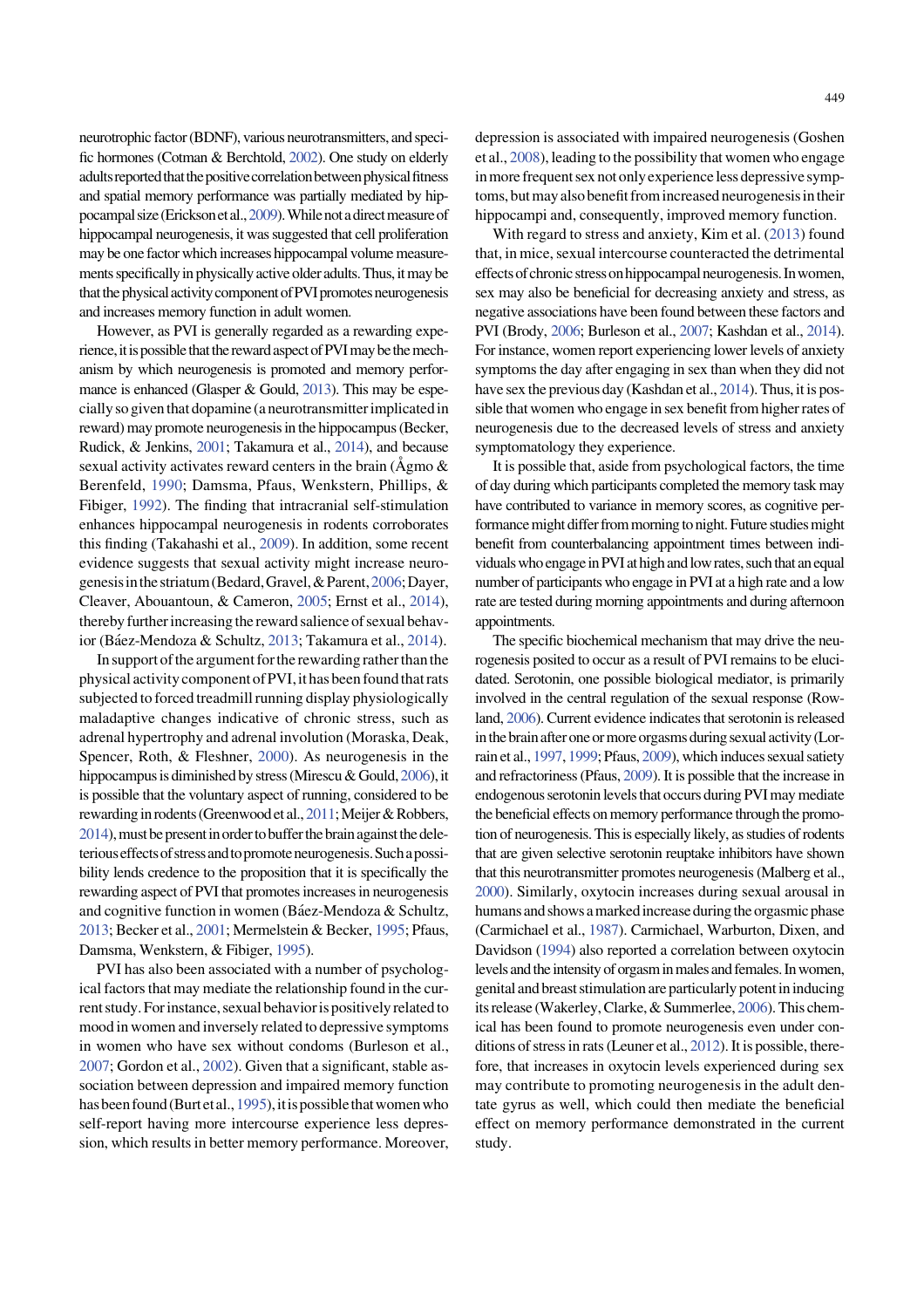Additionally, the increase in oxytocin during the orgasmic phase, followed by the post-orgasmic increase in serotonin levels, suggests that orgasm frequency may be an important mediating factor in the posited relationship between PVI frequency, neurogenesis, and memory function. It follows that behavior that maximizes oxytocin and serotonin release, namely PVI that progresses to orgasm, might result in maximal benefit for memory performance. As the current study found a significant relationship between orgasm frequency during PVI and memory performance for those women who do not take oral contraceptives, it is possible that orgasm frequency may mediate the relationship between PVI frequency and memory function through the promotion of serotonin and/or oxytocin release.

As a final point, it is important to consider from an evolutionary standpoint why the relationship between PVI and memory function might exist. Though highly speculative, it can be theorized that those ancestors who engaged in a relatively higher frequency of PVI benefitted from increased neurogenesis, neurotransmitter release, and those neurobiological benefits associated with exercise [such as increased BDNF release (Cotman & Berchtold, 2002)], since PVI is a form of physical activity. These benefits may have produced bigger, healthier brains and consequently enhanced memory function. Improved memory might have a number of benefits, including a superior ability to remember the location of resources and to engage in more complex procedures for daily life. Thus, it may have eventually contributed to an increased chance of survival. Alternatively, it could be that better memory function evolvedasasimpleby-productofengaginginPVI. Itisplausiblethat frequent PVI increased the occurrence of the aforementioned neurobiological changes associated with the activity and happened to improve memory function. This enhanced memory function may not have directly increased fitness, but because it also did not decrease reproductive fitness, the ability was not selected against and selected out of subsequent generations. Both mechanisms potentially explain the existence of the association found in our sample.

Taken together, our results suggest that engaging in sexual intercourse can have beneficial effects for hippocampal-dependent memory, potentiallythrough a mechanism involving neurogenesis in the dentate gyrus. Future studies should investigate the possible neural and hormonal factors that mediate the relationship between PVI and memory performance in order to identify the mechanisms behind this observation.

Acknowledgments We would like to thank Anjali Cera and Kira Riehm for their help in testing participants throughout the study.

Funding This study was funded by a Natural Sciences and Engineering Research Council Discovery Grant (249996) to Jens C. Pruessner. Dorothee Schoemaker was supported by a FRQS doctoral stipend.

#### Compliance with Ethical Standards

Conflict of interest The authors declare that they have no conflict of interest.

Ethical Approval All procedures performed in studies involving human participants were in accordance with the ethical standards of the institutional and/or national research committee and with the 1964 Helsinki Declaration and its later amendments or comparable ethical standards.

Informed Consent Informed consent was obtained from all individual participants included in the study.

# Appendix

#### Select Experience of Intimacy Questionnaire Items

## Sexual Intimacy Items

Do you engage in sexual intercourse? Yes \_\_\_\_, No \_ If yes, how often do you engage in sexual intercourse?

- 1. more than once per day
- 2. once per day
- 3. once per week to six times per week \_\_\_
- 4. once every two–three weeks \_\_\_
- 5. once per month
- 6. less than once per month \_\_\_

If yes, does your partner ejaculate inside your vagina, without a condom? Yes\_\_\_, No\_\_\_

How often does your partner ejaculate inside of you, without a condom, when you engage in sexual intercourse (approximately)?

- 1. 100 % of the time\_\_\_
- 2. 75 % of the time
- 3. 50 % of the time\_\_\_
- 4. 25 % of the time
- 5. n/a\_\_\_

If you engage in sexual intercourse, how often do you achieve orgasm (approximately)?

- 1. 100 % of the time
- 2. 75 % of the time
- 3. 50 % of the time\_\_\_
- 4. 25  $%$  of the time
- 5. less than 25 % of the time\_\_\_
- 6. I do not orgasm during sexual intercourse\_\_\_

How often do you engage in sexual activity other than sexual intercourse? (Including, but not limited to, such activity as oral sex, genito-genital rubbing, genital petting, and mutual masturbation, but excluding kissing.)

- 1. more than once per day
- 2. once per day \_\_\_
- 3. once per week to six times per week\_\_\_
- 4. once every two–three weeks \_\_\_
- 5. once per month \_\_\_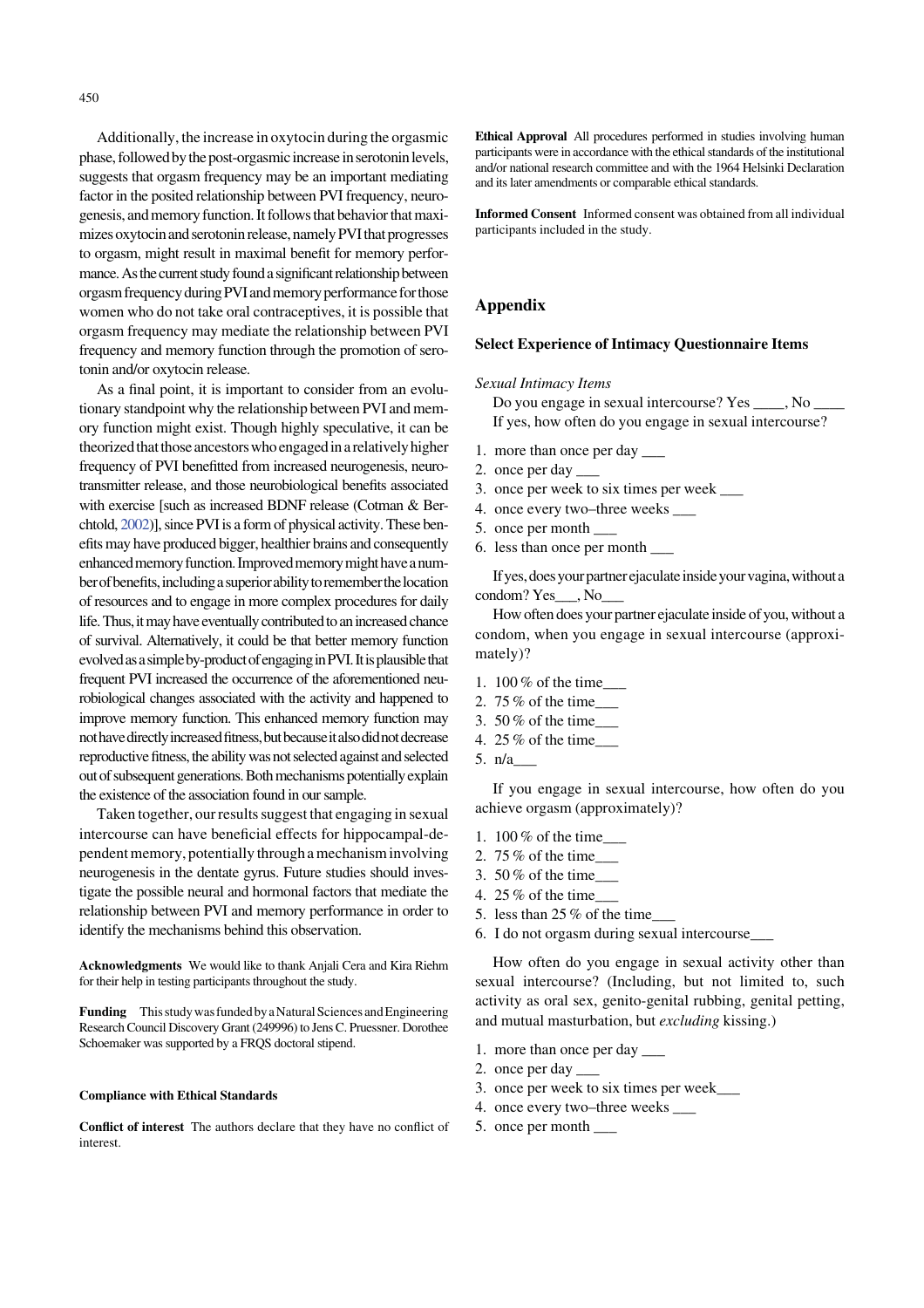7. I do not engage in sexual activity of any kind \_\_\_

Do you masturbate (Yes\_\_\_, No\_\_\_), and if so, how many times per week?

If you masturbate, how often do you achieve orgasm (approximately)?

- 1. 100 % of the time
- 2. 75 % of the time
- 3. 50 % of the time\_\_\_
- 4. 25 % of the time\_\_\_
- 5. I do not orgasm from masturbation\_\_\_

## Rubin's Measurement of Romantic Love Scale

If you are in a monogamous relationship or are seeing a partner on a regular basis (i.e., through casually dating or through a semimonogamous relationship), please indicate the degree of liking and loving you feel toward this partner (referred to below as''X'') by answering the following questions:

Using the 9-point scale below, please indicate the extent to which you agree or disagree by writing the appropriate number in the space corresponding to each item.

|                                            |  |  | 2 3 4 5 6 7 8 |  |                                      |
|--------------------------------------------|--|--|---------------|--|--------------------------------------|
| Not at all true:<br>disagree<br>completely |  |  |               |  | Definitely true;<br>agree completely |

## Experience of Loving

- 1. \_\_ If X were feeling badly, my first duty would be to cheer him up.
- 2. \_\_\_ I feel that I can confide in X about virtually everything.
- 3. \_\_\_ I find it easy to ignore X's faults.
- 4. \_\_\_ I would do almost anything for X.
- 5. \_\_\_ I feel very possessive toward X.
- 6. If I could never be with  $X$ , I would feel miserable.
- 7. \_\_\_ If I were lonely, my first thought would be to seek X out.
- 8. \_\_\_ One of my primary concerns is X's welfare.
- 9. \_\_\_ I would forgive X for practically anything.
- 10. \_\_ I feel responsible for X's well-being.
- 11. \_\_\_ When I am with X, I spend a good deal of time just looking at him.
- 12. I would greatly enjoy being confided in by X.
- 13. It would be hard for me to get along without  $X$ .

#### References

- $\AA$ gmo, A., & Berenfeld, R. (1990). Reinforcing properties of ejaculation in the male rat: Role of opioids and dopamine. Behavioral Neuroscience, 104, 177–182.
- Báez-Mendoza, R., & Schultz, W. (2013). The role of the striatum in social behavior. Frontiers in Neuroscience. doi:10.3389/fnins.2013.00233.
- Becker, J. B., Rudick, C. N., & Jenkins, W. J. (2001). The role of dopamine in the nucleus accumbens and striatum during sexual behavior in the female rat. Journal of Neuroscience, 21, 3236–3241.
- Bedard, A., Gravel, C., & Parent, A. (2006). Chemical characterization of newly generated neurons in the striatum of adult primates. Experimental Brain Research, 170, 501–512.
- Berchtold, N. C., Castello, N., & Cotman, C.W. (2010). Exercise and timedependent benefits to learning and memory. Neuroscience, 167, 588-597.
- Blanchflower,D.G.,&Oswald,A. J. (2004).Money, sexand happiness:An empirical study. Scandinavian Journal of Economics, 106, 393–415.
- Broadbent, N. J., Gaskin, S., Squire, L. R., & Clark, R. E. (2010). Object recognition memory and the rodent hippocampus. Learning & Memory, 17, 5–11.
- Brody, S. (2006). Blood pressure reactivity to stress is better for people who recently had penile-vaginal intercourse than for people who had other or no sexual activity. Biological Psychology, 71, 214–222.
- Brody, S. (2010). The relative health benefits of different sexual activities. Journal of Sexual Medicine, 7, 1336–1361.
- Brody, S., & Costa, R. M. (2009). Satisfaction (sexual, life, relationship, and mental health) is associated directly with penile–vaginal intercourse, but inversely with other sexual behavior frequencies. Journal of Sexual Medicine, 6, 1947–1954.
- Brody, S., & Krüger, T. H. (2006). The post-orgasmic prolactin increase following intercourse is greater than following masturbation and suggests greater satiety. Biological Psychology, 71, 312–315.
- Bruel-Jungerman, E., Laroche, S., & Rampon, C. (2005). New neurons in the dentate gyrus are involved in the expression of enhanced long-term memory following environmental enrichment. European Journal of Neuroscience, 21, 513–521.
- Burleson, M.H., Trevathan, W.R., & Todd, M. (2007). In the mood for love or vice versa? Exploring the relations among sexual activity, physical affection, affect, and stress in the daily lives of mid-aged women. Archives of Sexual Behavior, 36, 357–368.
- Burt, D. B., Zembar, M. J., & Niederehe, G. (1995). Depression and memory impairment: A meta-analysis of the association, its pattern, and specificity. Psychological Bulletin, 117, 285–305.
- Carmichael,M. S., Humbert,R., Dixen, J., Palmisano, G., Greenleaf,W., & Davidson, J. M. (1987). Plasma oxytocin increases in the human sexual response. Journal of Clinical Endocrinology and Metabolism, 64, 27–31.
- Carmichael, M. S., Warburton, V. L., Dixen, J., & Davidson, J. M. (1994). Relationships among cardiovascular, muscular, and oxytocin responses during human sexual activity. Archives of Sexual Behavior, 23, 59–79.
- Carter, C. S. (1992). Oxytocin and sexual behavior. Neuroscience and Biobehavioral Reviews, 16, 131–144.
- Clelland,C.,Choi,M.,Romberg,C.,Clemenson,G., Fragniere,A.,Tyers, P., … Gage, F. (2009). A functional role for adult hippocampal neurogenesis in spatial pattern separation. Science, 325, 210–213.
- Costa, R. M., & Brody, S. (2007). Women's relationship quality is associated with specifically penile–vaginal intercourse orgasm and frequency. Journal of Sex and Marital Therapy, 33, 319–327.
- Cotman, C. W., & Berchtold, N. C. (2002). Exercise: A behavioral intervention to enhance brain health and plasticity. Trends in Neurosciences, 25, 295–301.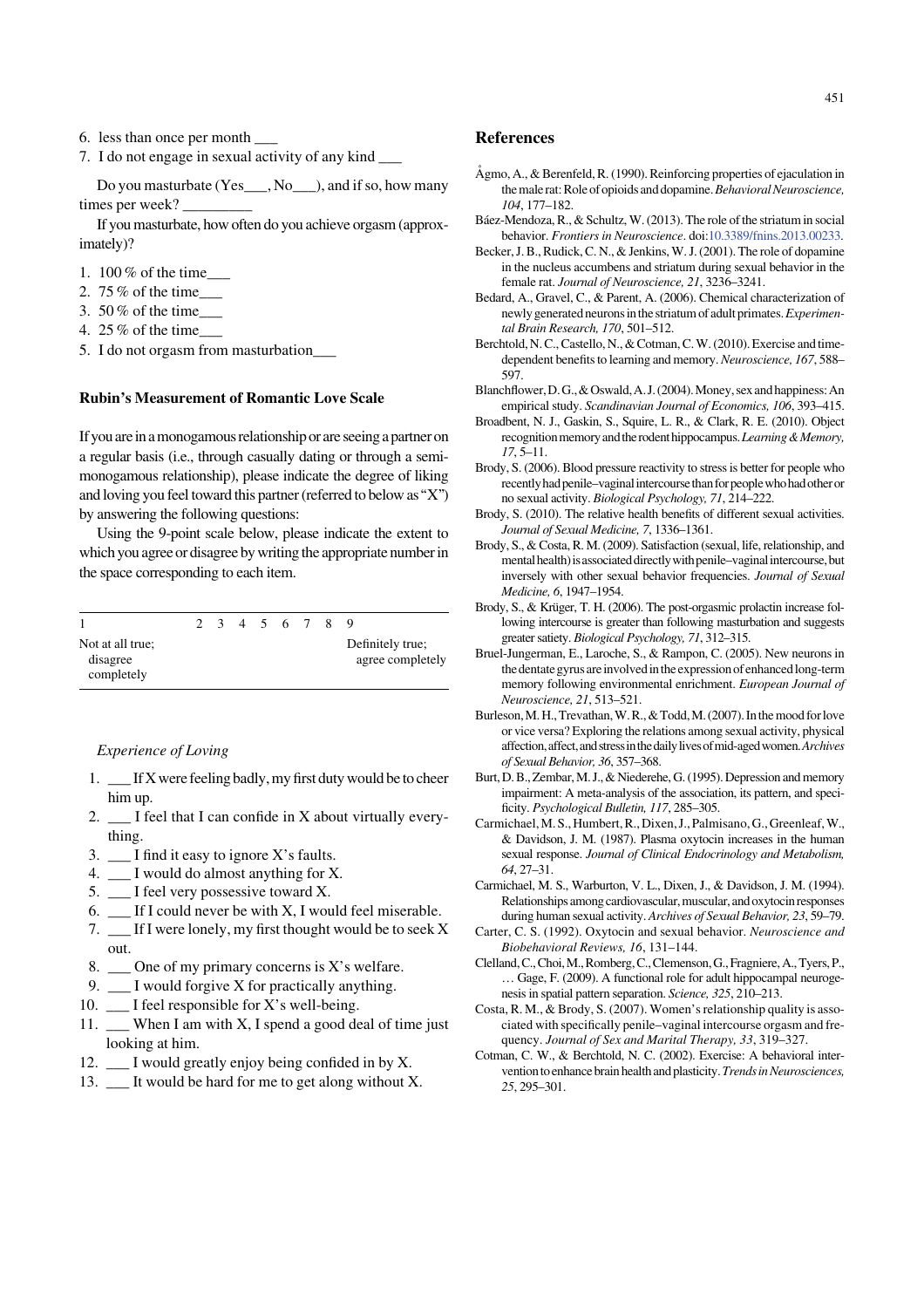- Damsma, G., Pfaus, J. G., Wenkstern, D., Phillips, A. G., & Fibiger, H. C. (1992).Sexualbehaviorincreasesdopaminetransmissioninthenucleus accumbens and striatum of male rats: Comparison with novelty and locomotion. Behavioral Neuroscience, 106, 181–191.
- Dayer, A. G., Cleaver, K. M., Abouantoun, T., & Cameron, H. A. (2005). New GABAergic interneurons in the adult neocortex and striatum are generated from different precursors. Journal of Cell Biology, 168, 415– 427.
- del Rio, J. A., & Soriano, E. (1989). Immunocytochemical detection of 5'bromodeoxyuridine incorporation in the central nervous system of the mouse. Developmental Brain Research, 49, 311–317.
- Diana,R. A., Yonelinas,A. P.,&Ranganath,C. (2007). Imaging recollection and familiarity in the medial temporal lobe: A three-component model. Trends in Cognitive Sciences, 11, 379–386.
- Erickson, K. I., Prakash, R. S., Voss, M. W., Chaddock, L., Hu, L., Morris, K. S., ... Kramer, A. F. (2009). Aerobic fitness is associated with hippocampal volume in elderly humans. Hippocampus, 19, 1030–1039.
- Eriksson, P. S., Perfilieva, E., Björk-Eriksson, T., Alborn, A.-M., Nordborg, C., Peterson, D. A., & Gage, F. H. (1998). Neurogenesis in the adult human hippocampus. Nature Medicine, 4, 1313–1317.
- Ernst, A., Alkass, K., Bernard, S., Salehpour, M., Perl, S., Tisdale, J., … Frisén, J. (2014). Neurogenesis in the striatum of the adult human brain. Cell, 156, 1072–1083.
- Fernández, G., Weyerts, H., Schrader-Bölsche, M., Tendolkar, I., Smid, H. G., Tempelmann, C., … Mangun, G. R. (1998). Successful verbal encoding into episodic memory engages the posterior hippocampus: A parametrically analyzed functional magnetic resonance imaging study. Journal of Neuroscience, 18, 1841–1847.
- Glasper, E. R., & Gould, E. (2013). Sexual experience restores age-related decline in adult neurogenesis and hippocampal function. Hippocampus, 23, 303–312.
- Gordon, G., Burch, R. L., & Platek, S. M. (2002). Does semen have antidepressant properties? Archives of Sexual Behavior, 31, 289–293.
- Goshen, I., Kreisel, T., Ben-Menachem-Zidon, O., Licht, T., Weidenfeld, J., Ben-Hur, T., & Yirmiya, R. (2008). Brain interleukin-1 mediates chronic stress-induced depression in mice via adrenocortical activation and hippocampal neurogenesis suppression. Molecular Psychiatry, 13, 717–728.
- Gould,E.,Beylin,A.,Tanapat, P.,Reeves,A.,&Shors,T. J. (1999).Learning enhances adult neurogenesis in the hippocampal formation. Nature Neuroscience, 2, 260–265.
- Greenwood, B. N., Foley, T. E., Le, T. V., Strong, P. V., Loughridge, A. B., Day, H. E., & Fleshner, M. (2011). Long-term voluntary wheel running is rewarding and produces plasticity in the mesolimbic reward pathway. Behavioural Brain Research, 217, 354–362.
- Hawken, P.A., Jorre, T.J.S., Rodger, J., Esmaili, T., Blache, D., & Martin, G. B. (2009). Rapid induction of cell proliferation in the adult female ungulate brain  $(Ovis\,aries)$  associated with activation of the reproductive axis by exposure to unfamiliar males. Biology of Reproduction, 80, 1146–1151.
- Haxby, J.V.,Ungerleider,L.G.,Horwitz,B.,Maisog, J.M.,Rapoport,S. I.,& Grady, C. L. (1996). Face encoding and recognition in the human brain. Proceedings of the National Academy of Sciences, 93, 922–927.
- Heckers, S., Weiss, A. P., Alpert, N. M., & Schacter, D. L. (2002). Hippocampal and brain stem activation during word retrieval after repeated and semantic encoding. Cerebral Cortex, 12, 900–907.
- Heiman, J. R., Long, J. S., Smith, S. N., Fisher, W. A., Sand, M. S., & Rosen, R. C. (2011). Sexual satisfaction and relationship happiness in midlife and older couples in five countries. Archives of Sexual Behavior, 40, 741–753.
- Hurlbert, D. F., & Whittaker, K. E. (1991). The role of masturbation in marital and sexual satisfaction: A comparative study of female masturbators and nonmasturbators. Journal of Sex Education and Therapy, 17, 272–282.
- Jacobs, B., van Praag, H., & Gage, F. (2000). Adult brain neurogenesis and psychiatry: A novel theory of depression. Molecular Psychiatry, 5, 262–269.
- Jessberger,S.,Clark,R.E.,Broadbent,N. J.,Clemenson,G.D.,Consiglio,A., Lie, D.C.,…Gage, F. H. (2009). Dentate gyrus-specific knockdown of adult neurogenesis impairs spatial and object recognition memory in adult rats. Learning & Memory, 16, 147–154.
- Kashdan,T.B.,Adams,L.M., Farmer,A. S., Ferssizidis, P.,McKnight, P.E., & Nezlek, J. B. (2014). Sexual healing: Daily diary investigation of the benefits of intimate and pleasurable sexual activity in socially anxious adults. Archives of Sexual Behavior, 43, 1417–1429.
- Kempermann, G., Kuhn, H. G., & Gage, F. H. (1997). Genetic influence on neurogenesis in the dentate gyrus of adult mice. Proceedings of the National Academy of Sciences, 94, 10409–10414.
- Kennedy, K.M., Hope, K., & Raz, N. (2009). Life span adult faces: Norms for age, familiarity, memorability, mood, and picture quality. Experimental Aging Research, 35, 268–275.
- Kim, J.-I., Lee, J.W., Lee, Y. A., Lee, D.-H., Han, N. S.,Choi, Y.-K.,…Han, J. S. (2013). Sexual activity counteracts the suppressive effects of chronic stress on adult hippocampal neurogenesis and recognition memory. Brain Research, 1538, 26–40.
- Kuhn, H.G., Dickinson-Anson, H., & Gage, F.H. (1996). Neurogenesis in the dentate gyrus of the adult rat: Age-related decrease of neuronal progenitor proliferation. Journal of Neuroscience, 16, 2027–2033.
- Laumann,E.O., Paik,A.,Glasser,D.B.,Kang, J.-H.,Wang,T.,Levinson,B., …Gingell, C. (2006). A cross-national study of subjective sexual wellbeing among older women and men: Findings from the Global Study of Sexual Attitudes and Behaviors.Archives of Sexual Behavior, 35, 143– 159.
- Leuner, B., Caponiti, J. M., & Gould, E. (2012). Oxytocin stimulates adult neurogenesis even under conditions of stress and elevated glucocorticoids. Hippocampus, 22, 861–868.
- Leuner, B., Glasper, E. R., & Gould, E. (2010). Sexual experience promotes adult neurogenesis in the hippocampus despite an initial elevation in stress hormones. PLoS ONE, 5(7), e11597.
- Levin, R. J. (2007). Sexual activity, health and well-being—The beneficial roles of coitus and masturbation. Sexual and Relationship Therapy, 22, 135–148.
- Lorrain, D. S., Matuszewich, L., Friedman, R. D., & Hull, E. M. (1997). Extracellular serotonin in the lateral hypothalamic area is increased during the postejaculatory interval and impairs copulation in male rats. Journal of Neuroscience, 17, 9361–9366.
- Lorrain, D. S., Riolo, J. V., Matuszewich, L., & Hull, E. M. (1999). Lateral hypothalamic serotonin inhibits nucleus accumbens dopamine: Implications for sexual satiety. Journal of Neuroscience, 19, 7648–7652.
- Mak, G. K., Enwere, E. K., Gregg, C., Pakarainen, T., Poutanen, M., Huhtaniemi, I., & Weiss, S. (2007). Male pheromone–stimulated neurogenesis in the adult female brain: Possible role in mating behavior. Nature Neuroscience, 10, 1003–1011.
- Malberg, J. E., Eisch, A. J., Nestler, E. J., & Duman, R. S. (2000). Chronic antidepressant treatment increases neurogenesis in adult rat hippocampus. Journal of Neuroscience, 20, 9104–9110.
- Manganas, L. N., Zhang, X., Li, Y., Hazel, R. D., Smith, S. D., Wagshul, M. E., … Enikolopov, G. (2007). Magnetic resonance spectroscopy identifies neural progenitor cells in the live human brain. Science, 318, 980– 985.
- Marlatt, M. W., Potter, M. C., Lucassen, P. J., & van Praag, H. (2012). Running throughout middle-age improves memory function, hippocampal neurogenesis, and BDNF levels in female C57BL/6 J mice. Developmental Neurobiology, 72, 943–952.
- Meijer, J. H., & Robbers, Y. (2014). Wheel running in the wild. Proceedings of the Royal Society of London B: Biological Sciences, 281, 20140210.
- Mermelstein, P. G., & Becker, J. B. (1995). Increased extracellular dopamine in the nucleus accumbens and striatum of the female rat during paced copulatory behavior. Behavioral Neuroscience, 109, 354–365.
- Ming, G.-L., & Song, H. (2011). Adult neurogenesis in the mammalian brain: Significant answers and significant questions. Neuron, 70, 687–702.
- Mirescu, C., & Gould, E. (2006). Stress and adult neurogenesis. Hippocampus, 16, 233–238.